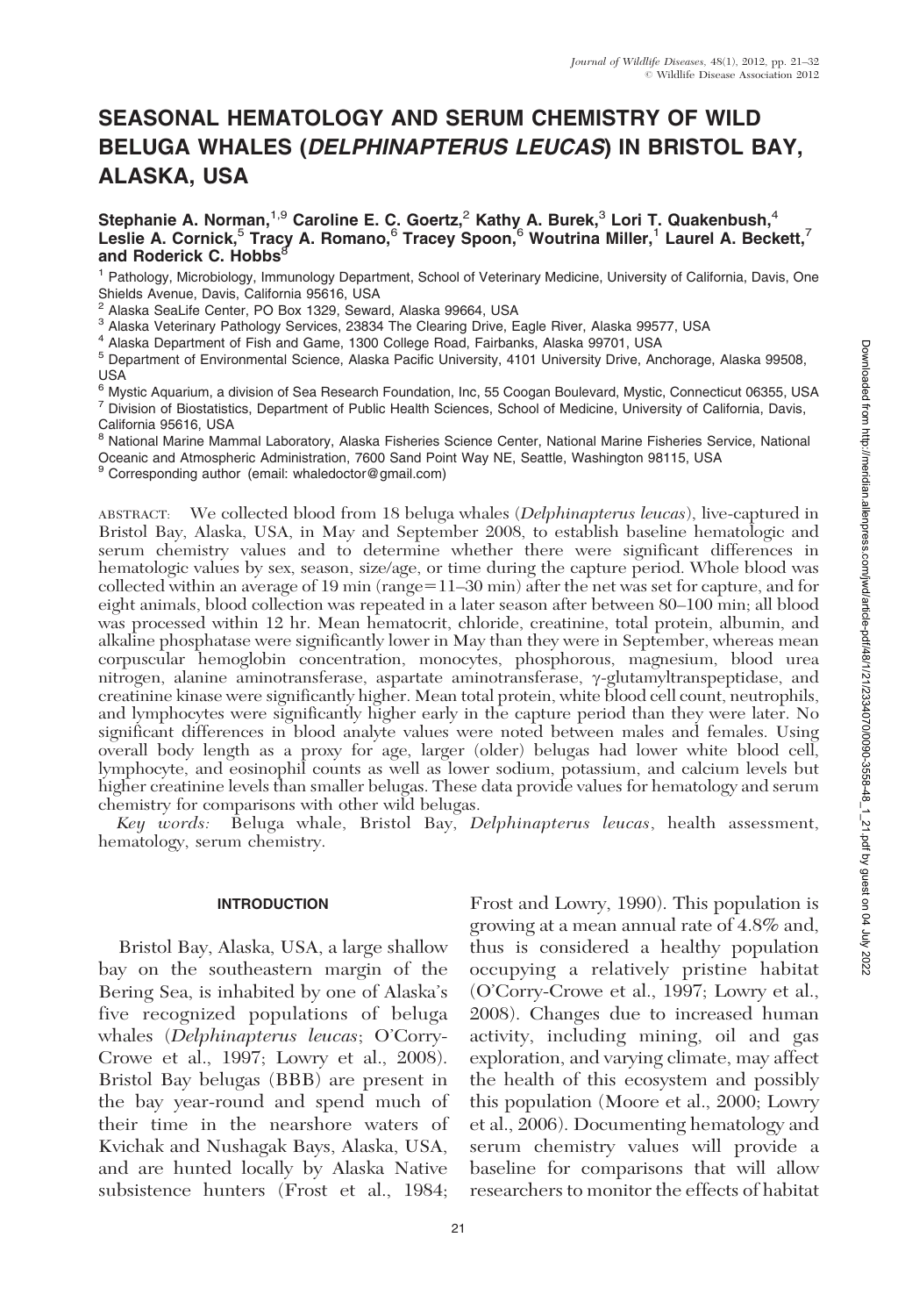changes through time and will provide a reference for comparison with other wild belugas.

Bristol Bay, Alaska, USA, includes the tidal estuaries of two large river systems (the Kvichak and the Nushagak rivers), which support several large salmon (Oncorhynchus spp.) runs that compose one of the largest fisheries in the world. In spring (April–May), BBB feed on rainbow smelt (Osmerus mordax) traveling upriver to spawn and on salmon smolt migrating from river to sea. In June and July, BBB feed on adult salmon returning to spawn. During the autumn and winter months, BBB move to the outer bay, remaining east of  $162^{\circ}$  W longitude (Lowry et al., 2008), where they presumably feed on lower-quality nonanadromous fish, such as cod (Gadus spp.) and flounder (Lepidopsetta spp.), and invertebrate prey (e.g., isopods [Saduria spp. and Saduria entomon] and shrimp [Crangon franciscorum]; Frost et al., 1983). Such a feeding pattern may result in seasonal differences in blood values.

Hematology and serum chemistry values have been reported for captive belugas and for a few wild beluga populations in Canada and Norway but have not been reported in Alaska, USA (Cornell et al., 1988; St. Aubin et al., 2001; Tryland et al., 2006). Blood analytes have been opportunistically evaluated in other cetaceans, such as harbor porpoise (Phocoena phocoena; Koopman et al., 1995, 1999), bowhead (Balaena mysticetus; Heidel et al., 1996), fin (Balaenoptera physalus; Lambertsen et al., 1986; Kjeld, 2001), minke (Balaenoptera acutorostrata; Tryland and Brun, 2001), and killer whales (Orcinus orca; Cornell, 1983). Monitoring the health of cetaceans that are consumed by humans (e.g., beluga and bowhead whales in Alaska, USA) is especially important, and thus, assessment of blood analytes will provide information regarding the health of animals that is relevant to human health.

Hematology and serum chemistry can be used to evaluate physiologic, reproductive, and pathologic conditions important

in assessing animal health (Duffield et al., 1995; St. Aubin et al., 2001). Combined with other biologic, habitat, and population information, hematology and serum chemistry may help detect health problems early so that mitigation can be considered before major compromises in ecosystem health occur (Harvell et al., 1999). Stress related to capture and handling of free-ranging cetaceans may result in significant variability in some blood values, depending on when during the processing period blood was drawn. Researchers working on captive animals have measured blood values over a longer period  $(\sim 70 \text{ days})$ , with samples drawn before and after taking the animals into captivity (St. Aubin and Geraci, 1989). No known studies, however, have sampled blood analytes in free-ranging cetaceans at multiple times postcapture to determine how analytes vary across the capture period. Our objectives were to establish baseline hematologic and serum chemistry ranges for wild BBB by sex and season and to evaluate changes that occur during the capture period.

#### MATERIALS AND METHODS

# **Capture**

Belugas were captured in the Nushagak arm of Bristol Bay near Dillingham, Alaska, USA  $(59°1'44'N, 158°31'12''W)$ . The capture area included the lower reaches of the Wood and Snake rivers, where they enter the Nushagak River and the Lower Nushagak River (Fig. 1). Belugas were captured, measured, examined, sampled, satellite-tagged for tracking, and released. Several small boats were used to direct the target animal parallel to the shore in water shallow enough for the net to reach bottom. When the boat was alongside the target animal, a drag buoy attached to one end of the net was thrown overboard to deploy the net across the whale's path. The whale was guided into the net by other boats, where it was removed from the net and taken to shallower water for handling. Belugas were either partially grounded and handled in water deep enough to support some of the animal's weight, yet shallow enough to allow handlers access for sampling, or were suspended in the water between two boats, partially supported by canvas slings. We did not categorize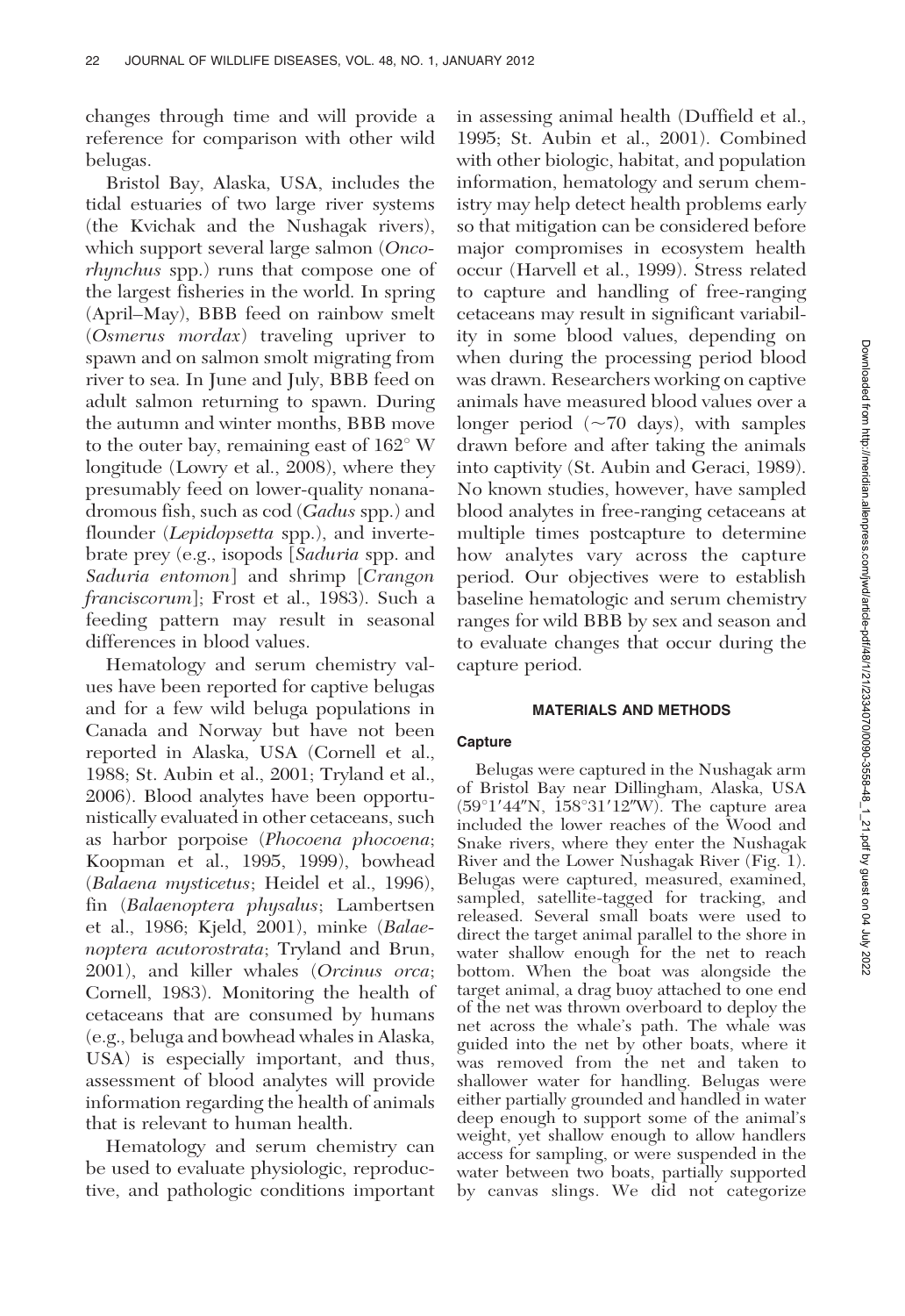

FIGURE 1. Study area of beluga whale (Delphinapterus leucas) capture and release health assessments and tagging in Bristol Bay, Alaska, USA, during May and September 2008 (black stars).

belugas by age class because of the difficulty of determining age based solely on length and coloration, which varies among beluga populations and is not well known for BBB. Skin color may provide some indication of age because white whales may be considered mature. However, gray females have been observed with calves, indicating they may reach sexual maturity before turning white (St. Aubin et al., 2001). To quantify variation in blood values between spring and late summer/early autumn (referred to, hereafter, as May and September, respectively), we collected blood in May, as close to the end of winter feeding as sea ice conditions allowed, and again, in September after the major salmon runs had ended.

#### Sample collection and processing

Selected hematologic parameters were chosen for analysis because of their roles as markers of organ system disease, stress, or other health conditions (Bossart et al., 2001). These analytes included hematocrit (HCT), mean corpuscular volume (MCV), mean corpuscular hemoglobin (MCH), mean corpuscular hemoglobin concentration (MCHC), erythrocyte sedimentation rate (ESR), erythrocyte and leukocyte counts. Sera were shipped to the Animal Health Diagnostic Center (Cornell University, Ithaca, New York, USA) and the following serum chemistry analytes were measured: sodium (Na), potassium (K), chloride (Cl), calcium (Ca), phosphorous (Phos), magnesium (Mg), blood urea nitrogen (BUN), creatinine (Creat), total protein (TP), albumin (Alb), globulin (Glob), fibrinogen (FIB), albumin/globulin ratio (A/G ratio), glucose, alanine aminotransferase (ALT), aspartate aminotransferase (AST), alkaline phosphatase (ALP),  $\gamma$ glutamyltranspeptidase (GGT), total bilirubin (Tbili), cholesterol, creatinine kinase (CK), and iron (Fe). Serum chemistry analytes were analyzed on a Hitachi 917 (Roche Diagnostics, Indianapolis, Indiana, USA) using photometric, enzymatic, and ion-selective electrode methods depending on the analyte. Controls were run daily for calibration, and the machine was calibrated daily using manufacturer recommended methods. Although the Hitachi 917 has not been validated for marine mammals, the Animal Health Diagnostic Center is the reference laboratory selected by the National Marine Fisheries Service's National Marine Mammal Health and Stranding Response Program.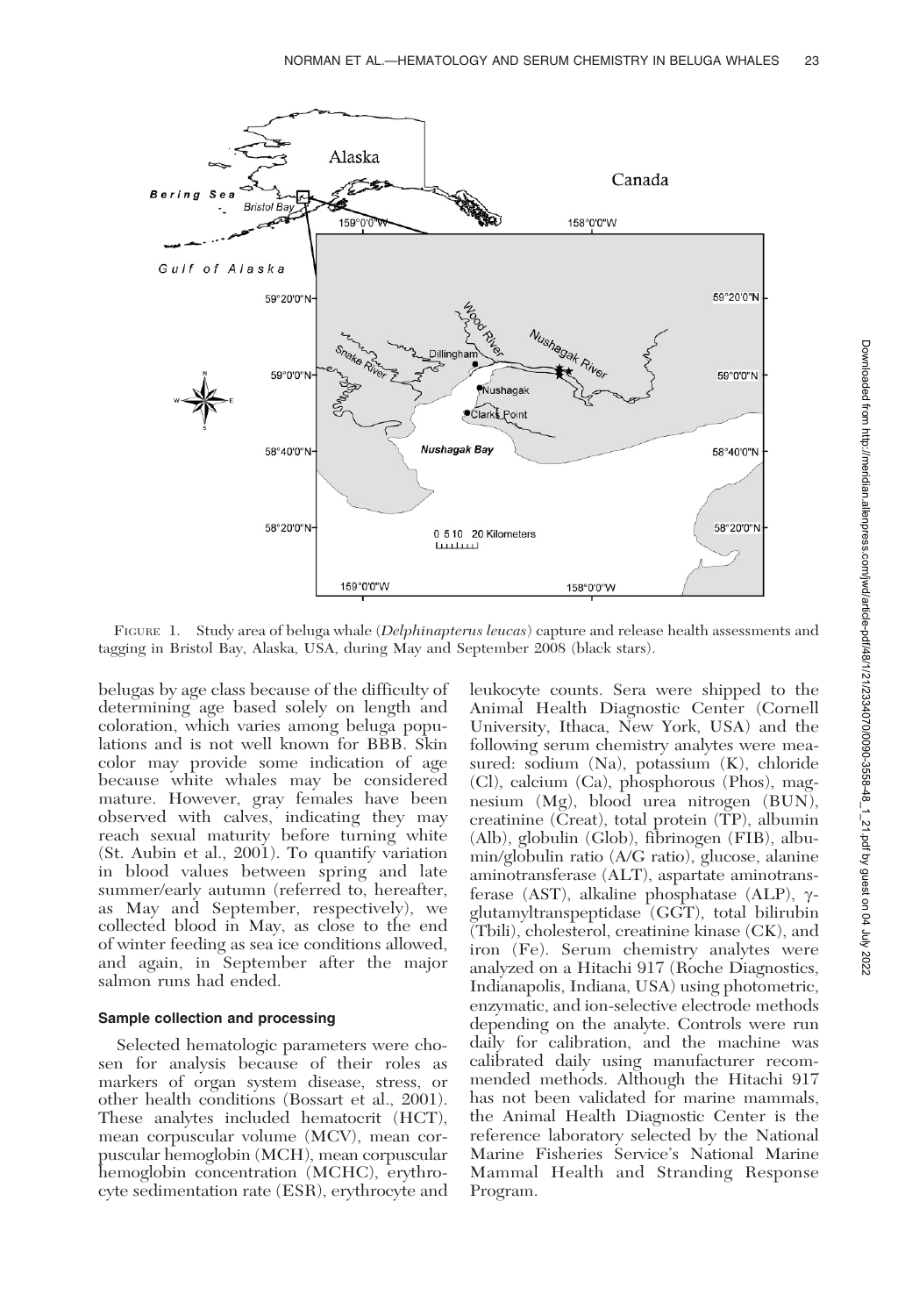Initial blood samples were drawn as soon after capture and restraint as possible  $(n=18)$ . In September, to evaluate the variability in blood values across the capture-holding period, blood was also drawn immediately before release (late samples;  $n=8$ ). All seasonal and sex comparisons are based only on the early draw samples. Blood was drawn from the periarterial venous rete on the dorsal side of the flukes using a 1.3-cm, 19-gauge butterfly catheter (Becton, Dickinson, and Co., Franklin Lakes, New Jersey, USA) after the skin was disinfected with an iodine solution or alcohol. Whole blood was collected into serum separator and ethylenediaminetetraacetic acid (EDTA) Vacutainer® tubes (BD Vacutainer, Becton Dickinson, Franklin Lakes, New Jersey, USA), placed immediately on ice in a cooler, then processed within 12 hr. Aliquots of serum were placed into sterile 2-ml polypropylene  $Cryovials^{\circledR}$  (Fisher Scientific, Pittsburgh, Pennsylvania, USA), frozen on dry ice in the field, then transferred to an ultralow freezer  $(-80 \text{ C})$  until they were shipped.

Manual hematologic techniques were used for leukocyte counts, using the 1:100 dilution, and red blood cell counts using a Unopette system (Becton, Dickinson). Duplicate blood smears were prepared using EDTA-treated blood and stained using the Three-Step Stain (Richard-Allan Scientific, Kalamazoo, Michigan, USA) to perform manual leukocyte differentials based on a count of 100 WBCs per slide. Microhematocrit determinations were done using a standard technique. Hemoglobin (Hb) was determined using a HemoCue® system (HemoCue AB, Angelholm, Sweden). The Hb results from the September season were run from samples frozen at  $-80$  C. The ESR was determined 6– 10 hr postcollection, using the Wintrobe method (International Council for Standardization in Hematology, 1993).

## Statistical Analyses

Hematology and serum chemistry reference ranges were characterized with descriptive statistics including mean, range, and standard deviation (Stata v10.1, StataCorp, College Station, Texas, USA). Two-sample t-tests were used to evaluate differences in mean analyte values by season and sex (Lehmann and Romano, 2005). Paired t-tests were used to compare means between selected hematologic analytes collected early and late during the capture-holding period (Petrie and Watson, 2006). Linear regression was used to evaluate the relationship between standard length (i.e., straight linear length from tip of rostrum to

fluke notch), as a proxy for age, and early blood analytes, and then for differences of blood analytes between early and late in the processing period (R: A Language and Environment for Statistical Computing, http:// www.R-project.org).

Coefficients of biological variation (CV) were calculated for all blood analytes. Analytes with nonnormal distributions were log-transformed or analyzed with nonparametric methods, such as the Mann-Whitney U-test (Petrie and Watson, 2006). Outliers  $(\pm 3 \text{ SD})$  were assessed using Grubb's test (Grubbs, 1969). Alpha levels of  $P<0.05$ , unadjusted for multiple comparisons, were used for all statistical tests.

#### RESULTS

Ten BBB were captured in May (eight females, two males) and eight were captured in September 2008 (three females and five males; Table 1). Mean length was  $317.7 \text{ cm } (\text{SD}=46.9, \text{ range}=254-412 \text{ cm}).$ Mean handling time in minutes (mean $\pm$ SD) from initial chase to release was  $80±4.2$ , range=50-129. Blood sampling averaged 19 min  $(SD=6.2, \text{ range}=11-$ 30 min) after the net was set and 77 min  $(SD=13.3, \text{ range}=25-125 \text{ min})$  for the second blood draw collected from belugas captured in September. Time to first blood sample did not differ significantly between seasons  $(P=0.34)$  or sexes  $(P=0.82)$ . Complete hematology data were collected early in the processing period for 13 of the 18 whales (72%). Sample sizes, means, medians, standard deviations, and ranges for all 18 belugas are reported in Tables 2 and 3, for May and September collections combined and separated. The greatest variation was observed for HCT, ESR, and WBC  $(CV>10\%).$ 

Although the values for most of the analytes were similar between the seasons, some differences were noted between May and September (Tables 2 and 3). Hematocrit, Cl, Creat, TP, Alb, and ALP were significantly lower in May compared with September. Conversely, MCHC, monocytes, Phos, Mg, BUN, ALT, AST, GGT, and CK were significantly greater in May samples. Mean CK in May was more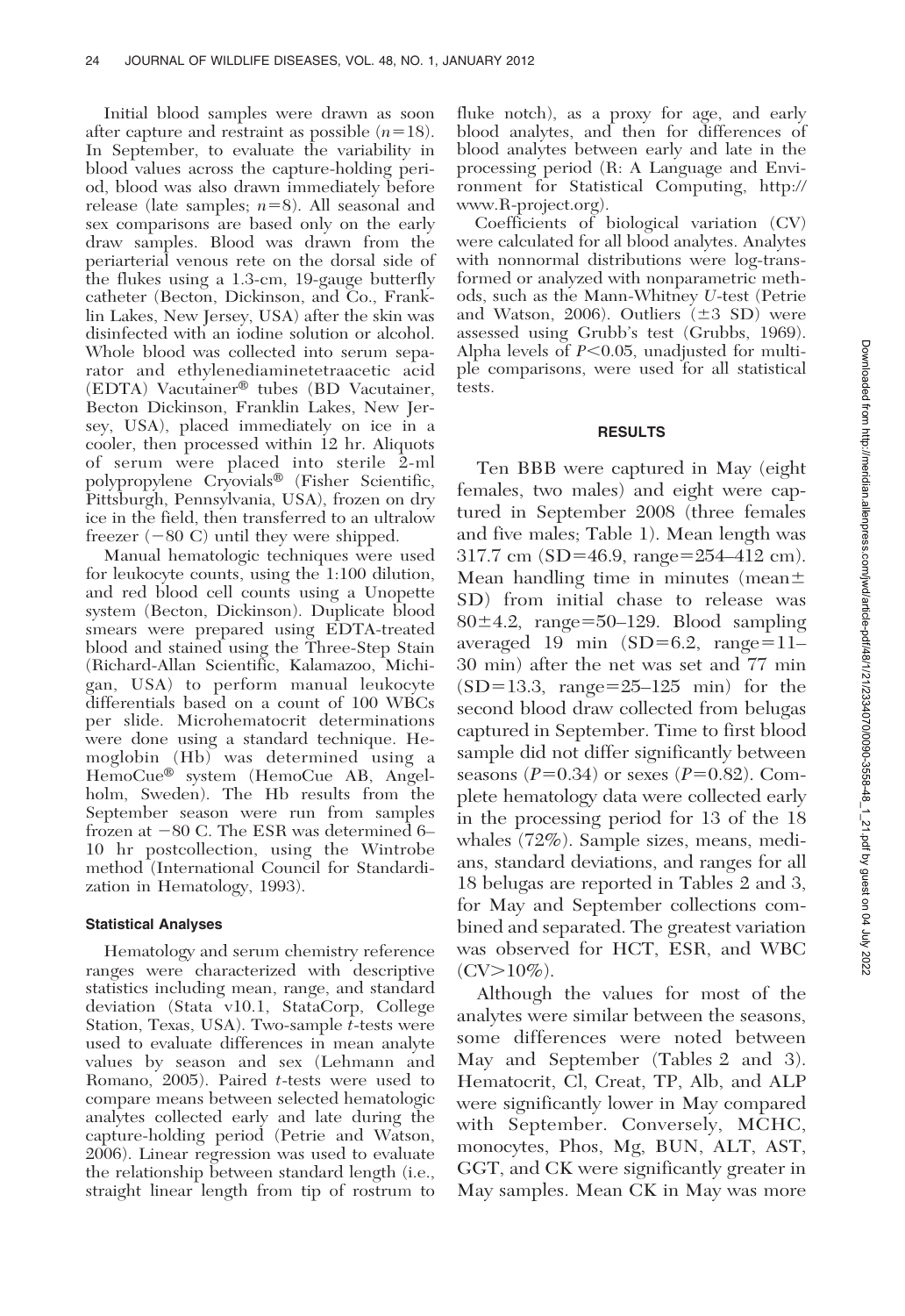| <b>ID</b> Number | Month captured | Length $(cm)$ | $Sex^a$    | Color      |
|------------------|----------------|---------------|------------|------------|
| <b>BBN0108</b>   | May            | 310           | $_{\rm F}$ | Grey       |
| <b>BBN0208</b>   | May            | 305           | F          | White      |
| <b>BBN0308</b>   | May            | 335           | F          | Grey-white |
| <b>BBN0408</b>   | May            | 307           | F          | Grey       |
| <b>BBN0508</b>   | May            | 312           | F          | Grey       |
| <b>BBN0608</b>   | May            | 412           | M          | White      |
| <b>BBN0708</b>   | May            | 320           | $_{\rm F}$ | White      |
| <b>BBN0808</b>   | May            | 254           | M          | Grey       |
| <b>BBN0908</b>   | May            | 279           | F          | Grey       |
| <b>BBN1008</b>   | May            | 295           | F          | Grey-white |
| <b>BBN1108</b>   | September      | 257           | M          | Grey-white |
| <b>BBN1208</b>   | September      | 328           | M          | White      |
| <b>BBN1308</b>   | September      | 342           | F          | White      |
| <b>BBN1408</b>   | September      | 396           | M          | White      |
| <b>BBN1508</b>   | September      | 274           | F          | Grey-white |
| <b>BBN1608</b>   | September      | 384           | M          | White      |
| <b>BBN1708</b>   | September      | 340           | F          | White      |
| <b>BBN1808</b>   | September      | 269           | M          | Light grey |

TABLE 1. Characteristics of beluga whales (Delphinapterus leucas) captured in Bristol Bay, Alaska, USA, May and September 2008. Mean $\pm$ SD standard length=317.7  $\pm$ 46.9 cm.

 $A^a$  M = male; F = female

than twice that measured in September (Table 3). Elevated mean ALP was observed in September with outliers  $(>300 \text{ IU/L})$  occurring in a small 274-cm female and a large 384-cm male. Other analytes did not differ significantly between seasons.

Significant differences between early and late samples were observed for some hematology values. Mean values for WBC (mean difference= $4.8\times10^3$  cells/µl, [95% confidence interval= $2.2-7.4\times10^3$  cells/  $\mu$ l], *P*=0.004), neutrophils (1.3×10<sup>3</sup> cells/  $\mu$ l,  $[-0.005 \text{ to } 2.7]$ ,  $P=0.05$ ), lymphocytes  $(2.8\times10^3 \text{ cells/}\mu\text{J}, [1.2-4.3], P=0.005)$ , and TP  $(1.0 \text{ mg/dl}, [0.6-1.3], P=0.001)$  were significantly greater early in the processing period. Other hematologic values did not vary significantly among seasons. Several analytes varied significantly with beluga length (Fig. 2). White blood cells  $(P=0.01)$ , lymphocytes  $(P=0.004)$ , eosinophils  $(P=$ 0.04), Na  $(P=0.04)$ , K  $(P=0.009)$ , and Ca  $(P=0.006)$  were higher in shorter (younger) belugas. Increasing beluga length was significantly associated with decreases in both WBCs  $(P=0.010)$  and lymphocytes

 $(P=0.004)$ . Each additional meter of length was associated, on average, with a 6.1 $\times 10^3\prime$ ml decrease in WBC, accounting for about a third of the variation in WBC across animals (Fig. 2). An additional meter in length was also associated with a  $3.1\times10^3/$ ml decrease in lymphocytes, accounting for about 42% of the variation in lymphocyte counts across animals (Fig. 2). The opposite trend was observed for Creat  $(P=0.03)$ , where levels were higher in longer (older) whales. There was no significant relationship between the length of the whale and differences in blood analyte values early versus late in the handling period. None of the analytes differed significantly between males  $(n=7)$  and females  $(n=11)$ .

### **DISCUSSION**

The hematology and blood chemistry presented here are from apparently healthy, wild belugas and provide a frame of reference for evaluating health in wild belugas. The variability observed in blood analytes by season, age class, and sampling time was within ranges previously reported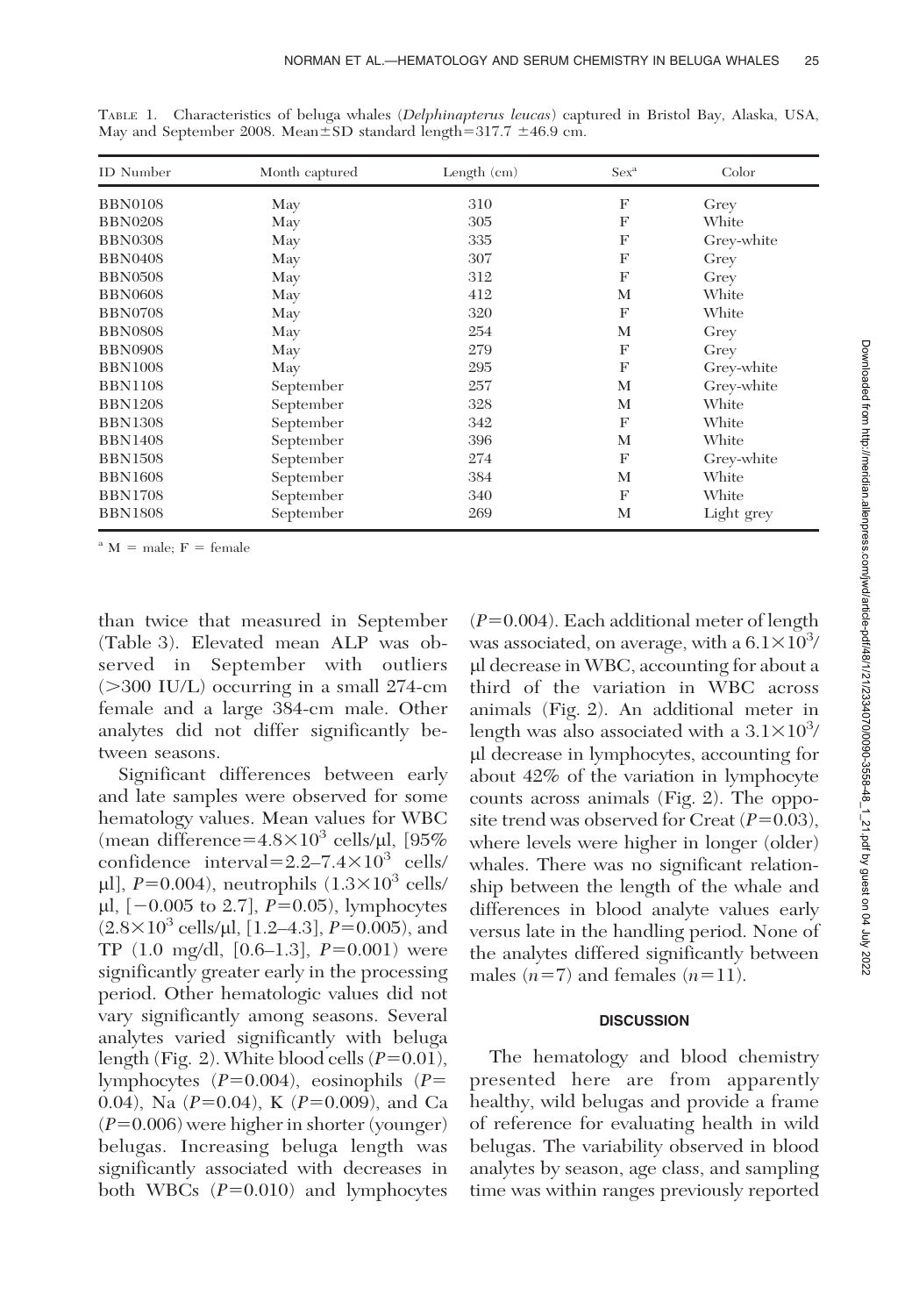| Analyte (units)                      | Sample <sup>a</sup> | $\boldsymbol{n}$  | $Mean \pm SD$    | Median | Range           | P <sup>b</sup> |
|--------------------------------------|---------------------|-------------------|------------------|--------|-----------------|----------------|
| Red blood cells $(10^6/\mu\text{l})$ | Combined            | 18                | $3.7 \pm 0.5$    | 3.6    | $3.4 - 4.4$     | 0.751          |
|                                      | May                 | 10                | $3.7 \pm 0.5$    | 3.7    | $2.8 - 4.5$     |                |
|                                      | September           | 8                 | $3.7 \pm 0.5$    | 3.6    | $2.8 - 4.3$     |                |
| Hemoglobin (g/dl)                    | Combined            | 17                | $19.9 \pm 1.6$   | 20.0   | $16.5 - 22.8$   | 0.192          |
|                                      | May                 | $10\,$            | $19.4 \pm 1.7$   | 20.0   | $16.5 - 21.9$   |                |
|                                      | September           | $\overline{7}$    | $20.5 \pm 1.2$   | 20.0   | $19.5 - 22.8$   |                |
| Hematocrit $(\% )$                   | Combined            | 18                | $53.0 \pm 4.7$   | 53.3   | $43.0 - 60.0$   | < 0.001        |
|                                      | May                 | 10                | $50.1 \pm 3.9$   | 51.0   | $43.0 - 54.5$   |                |
|                                      | September           | 8                 | $56.6 \pm 2.4$   | 57.0   | $53.5 - 60.0$   |                |
| Mean corpuscular volume (fl)         | Combined            | 18                | $145.4 \pm 23.8$ | 140.9  | 100.0-204.2     | 0.065          |
|                                      | May                 | 10                | $136.2 \pm 22.1$ | 135.1  | $100.0 - 183.7$ |                |
|                                      | September           | 8                 | $156.8 \pm 21.7$ | 156.2  | 134.1-204.2     |                |
| Mean corpuscular                     | Combined            | 17                | $54.4 \pm 8.3$   | 52.3   | 44.3-71.4       | 0.362          |
| hemoglobin (pg)                      | May                 | 10                | $52.8 \pm 8.3$   | 49.9   | 44.3-71.4       |                |
|                                      | September           | $\overline{7}$    | $56.6 \pm 8.3$   | 56.3   | $46.6 - 70.4$   |                |
| Mean corpuscular hemoglobin          | Combined            | 17                | $37.8 \pm 2.8$   | 37.7   | 34.5-46.2       | 0.025          |
| concentration (g/dl)                 | May                 | 10                | $38.9 \pm 3.0$   | 38.7   | $35.1 - 46.2$   |                |
|                                      | September           | $\scriptstyle{7}$ | $36.2 \pm 1.5$   | 36.4   | $34.5 - 38.6$   |                |
| Erythrocyte sedimentation            | Combined            | 16                | $24.2 \pm 9.2$   | 23.0   | $10.0 - 40.0$   | 0.452          |
| rate $(mm/hr)$                       | May                 | $8\,$             | $26.0 \pm 10.0$  | 20.0   | $10.0 - 40.0$   |                |
|                                      | September           | 8                 | $22.4 \pm 8.7$   | 22.0   | $11.0 - 35.0$   |                |
| White blood cells $(10^3/\mu l)$     | Combined            | 18                | $18.5 \pm 4.8$   | 15.5   | $12.0 - 27.8$   | 0.627          |
|                                      | May                 | 10                | $19.0 \pm 1.4$   | 19.1   | $12.0 - 24.3$   |                |
|                                      | September           | 8                 | $17.9 \pm 1.9$   | 15.0   | $13.0 - 27.8$   |                |
| Differentials                        |                     |                   |                  |        |                 |                |
| Neutrophils $(10^3/\mu l)$           | Combined            | 18                | $6.6 \pm 1.9$    | 7.4    | $4.4 - 9.9$     | 0.151          |
|                                      | May                 | 10                | $7.1 \pm 1.9$    | 7.2    | $4.4 - 9.9$     |                |
|                                      | September           | 8                 | $5.8 \pm 1.8$    | 5.3    | $3.3 - 8.6$     |                |
| Lymphocytes $(10^3/\mu l)$           | Combined            | 18                | $6.5 \pm 2.2$    | 5.4    | $4.4 - 7.7$     | 0.345          |
|                                      | May                 | 10                | $6.1 \pm 1.7$    | 6.3    | $3.6 - 9.2$     |                |
|                                      | September           | 8                 | $7.1 \pm 2.7$    | 6.8    | $3.4 - 11.1$    |                |
| Monocytes $(10^3/\mu l)$             | Combined            | 18                | $0.6 + 0.3$      | 0.6    | $0.2 - 1.6$     | 0.016          |
|                                      | May                 | 10                | $0.8 \pm 0.4$    | 0.7    | $0.2 - 1.6$     |                |
|                                      | September           | 8                 | $0.4 \pm 0.2$    | 0.5    | $0.2 - 0.6$     |                |
| Eosinophils $(10^3/\mu l)$           | Combined            | 18                | $3.6 + 1.5$      | 3.8    | $2.2 - 4.7$     | 0.374          |
|                                      | May                 | 10                | $4.3 \pm 1.4$    | 4.1    | $2.3 - 7.8$     |                |
|                                      | September           | 8                 | $4.2 \pm 1.8$    | 3.5    | $2.2 - 6.5$     |                |

TABLE 2. Hematology values of wild beluga whales (Delphinapterus leucas) captured in Bristol Bay, Alaska, USA, by season.

 $a$  May = spring, September = late summer/autumn, combined = spring and late summer/autumn.

 $<sup>b</sup>$  Significance at  $P \leq 0.05$  (difference between seasons).</sup>

for healthy, wild belugas in Canada and Norway (Cornell et al., 1988; St. Aubin and Geraci, 1989; Bossart et al., 2001; St. Aubin et al., 2001; Tryland et al., 2006).

The seasonal differences in BBB HCT levels were not observed in Canadian belugas but were seen in bottlenose dolphins (Tursiops truncatus) from Sarasota Bay, Florida, USA (St. Aubin et al., 2001; Hall et al., 2007). Lower HCT in other studies has been related to seasonal

changes in diving patterns (Martin and Smith, 1992, 1999); however, water depths in Bristol Bay, Alaska, USA, are shallow and do not allow for extreme changes in diving depths. Lower HCT observed in BBB in May could be more indicative of dive frequency than depth or may reflect normal seasonal or nutritional variation (Ridgway and Johnson, 1966; Ridgway et al., 1984; Hendrick and Duffield, 1991). Lymphocytes, monocytes, and eosinophils were also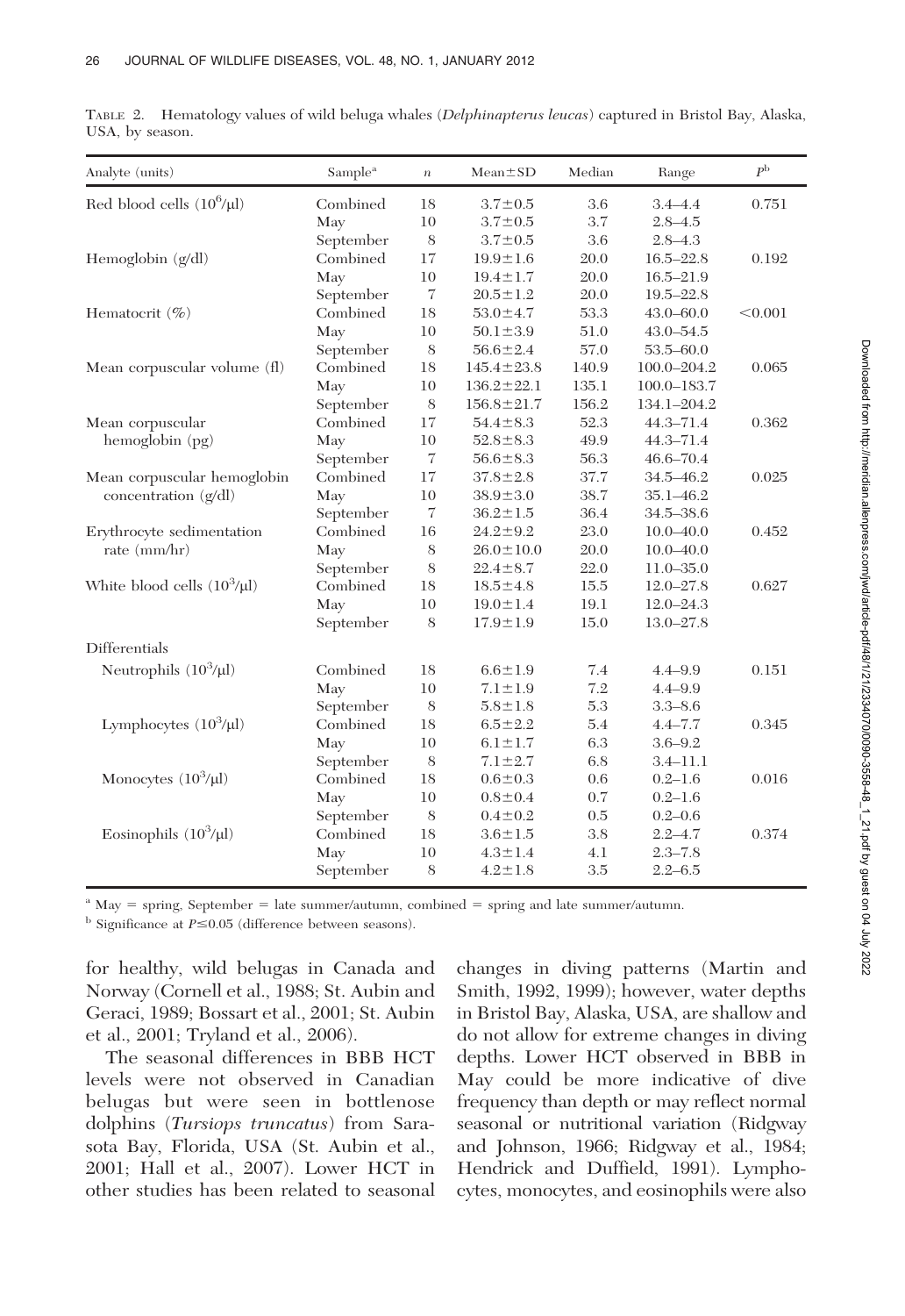| Parameter (units)                | Sample <sup>a</sup>   | $\boldsymbol{n}$ | $Mean \pm SD$                     | Median | Range                     | $P^{\rm b}$ |
|----------------------------------|-----------------------|------------------|-----------------------------------|--------|---------------------------|-------------|
| Sodium (mmol/l)                  | Combined              | 18               | $165.1 \pm 3.9$                   | 166.0  | $157.0 - 171.0$           | 0.898       |
|                                  | May                   | 10               | $165.0 \pm 3.1$                   | 166.0  | $160.0 - 169.0$           |             |
|                                  | September             | $8\,$            | $165.3 \pm 5.0$                   | 165.0  | 157.0-171.0               |             |
| Potassium (mmol/l)               | Combined              | 18               | $5.3 \pm 1.4$                     | 5.1    | $2.9 - 8.5$               | 0.202       |
|                                  | May                   | 10               | $5.7 \pm 1.5$                     | 5.1    | $3.5 - 8.5$               |             |
|                                  | September             | $8\,$            | $4.9 \pm 1.1$                     | 5.1    | $2.9 - 6.6$               |             |
| Chloride (mmol/l)                | Combined              | 18               | $109.5 \pm 4.6$                   | 108.5  | $101.0 - 118.0$           | < 0.001     |
|                                  | May                   | 10               | $106.5 \pm 2.7$                   | 107.0  | $101.0 - 110.0$           |             |
|                                  | September             | $8\,$            | $113.3 \pm 3.7$                   | 113.0  | 107.0–118.0               |             |
| Calcium (mg/dl)                  | Combined              | 18               | $12.1 \pm 1.0$                    | 12.1   | $10.7 - 14.6$             | 0.283       |
|                                  | May                   | 10               | $11.8 \pm 0.8$                    | 11.8   | $10.7 - 13.1$             |             |
|                                  | September             | $8\,$            | $12.5 \pm 1.1$                    | 12.6   | $10.7 - 14.6$             |             |
| Phosphorus (mg/dl)               | Combined              | 18               | $9.1 \pm 1.3$                     | 9.5    | $6.4 - 10.8$              | 0.014       |
|                                  | May                   | 10               | $9.8 \pm 0.9$                     | 9.9    | $8.1 - 10.8$              |             |
|                                  | September             | $8\,$            | $8.3 \pm 1.3$                     | 8.2    | $6.4 - 10.5$              |             |
| Magnesium (mg/dl)                | Combined              | 18               | $2.6 \pm 0.3$                     | 2.6    | $2.0 - 3.2$               | 0.005       |
|                                  | May                   | 10               | $2.8 \pm 0.3$                     | 2.8    | $2.3 - 3.2$               |             |
|                                  | September             | $8\,$            | $2.4 \pm 0.2$                     | 2.4    | $2.0 - 2.7$               |             |
| Blood urea nitrogen (mg/dl)      | Combined              | 18               | $72.5 \pm 12.3$                   | 75.0   | $52.0 - 94.0$             | 0.001       |
|                                  | May                   | 10               | $80.0 \pm 7.8$                    | 80.5   | 69.0–94.0                 |             |
|                                  | September             | $8\,$            | $63.1 \pm 10.3$                   | 60.0   | $52.0 - 80.0$             |             |
| Creatinine (mg/dl)               | Combined              | 18               | $1.7 \pm 1.1$                     | 1.3    | $0.1 - 3.8$               | < 0.001     |
|                                  | May                   | 10               | $1.0 \pm 0.4$                     | 1.1    | $0.1 - 1.6$               |             |
|                                  | September             | $8\,$            | $2.5 \pm 1.0$                     | 2.9    | $1.0 - 3.8$               |             |
| Total protein $(mg/dl)^c$        | Combined              | 18               | $2.2 \pm 0.1$                     | 2.1    | $2.0 - 2.4$               | 0.026       |
|                                  | May                   | 10               | $2.1 \pm 0.0$                     | 2.1    | $2.0 - 2.2$               |             |
|                                  | September             | 8                | $2.2 \pm 0.0$                     | 2.2    | $2.1 - 2.4$               |             |
| Albumin (g/dl)                   | Combined              | 18               | $4.6 \pm 0.4$                     | 4.7    | $3.7 - 5.3$               | < 0.001     |
|                                  | May                   | 10               | $4.4 \pm 0.3$                     | 4.4    | $3.7 - 4.8$               |             |
|                                  | September             | $8\,$            | $4.9 \pm 0.3$                     | 5.0    | $4.5 - 5.3$               |             |
| Globulin (g/dl)                  | Combined              | 18               | $4.1 \pm 0.7$                     | 4.0    | $2.9 - 6.0$               | 0.328       |
|                                  | May                   | 10               | $3.9 \pm 0.1$                     | 0.4    | $3.3 - 4.5$               |             |
|                                  |                       | $8\,$            |                                   | 1.0    |                           |             |
|                                  | September<br>Combined | 18               | $4.3 \pm 0.4$<br>$115.2 \pm 34.8$ | 108.5  | $2.9 - 6.0$<br>76.0-240.0 | 0.502       |
| Fibrinogen (mg/dl)               |                       |                  |                                   |        |                           |             |
|                                  | May                   | 10               | $110.1 \pm 15.1$                  | 110.5  | 88.0–135.0                |             |
|                                  | September             | $8\,$<br>18      | $121.6 \pm 50.6$                  | 108.5  | 76.0–240.0                |             |
| Albumin: globulin ratio          | Combined              |                  | $1.2 \pm 0.3$                     | 1.2    | $0.8 - 1.8$               | 0.409       |
|                                  | May                   | 10               | $1.1 \pm 0.2$                     | 1.1    | $0.9 - 1.5$               |             |
|                                  | September             | $8\,$            | $1.2 \pm 0.3$                     | 1.2    | $0.8 - 1.8$               |             |
| Glucose (mg/dl)                  | Combined              | 18               | $126.2 \pm 18.8$                  | 131.0  | $99.0 - 159.0$            | 0.805       |
|                                  | May                   | 10               | $125.2 \pm 21.8$                  | 131.0  | 99.0-159.0                |             |
|                                  | September             | $8\,$            | $127.5 \pm 15.7$                  | 129.5  | $100.0 - 145.0$           |             |
| Alanine aminotransferase         | Combined              | 18               | $2.4 \pm 0.7$                     | 2.2    | $1.4 - 3.8$               | 0.002       |
| $(IU/l)^c$                       | May                   | 10               | $2.9 + 4.5$                       | 2.6    | $2.1 - 3.8$               |             |
|                                  | September             | $8\,$            | $1.9 \pm 1.0$                     | 1.9    | $1.4 - 2.6$               |             |
| Aspartate aminotransferase       | Combined              | 18               | $109.0 \pm 39.5$                  | 102.5  | 58.0–188.0                | 0.001       |
| (IU/l)                           | May                   | 10               | $134.2 \pm 34.7$                  | 119.0  | 84.0–188.0                |             |
|                                  | September             | 8                | $77.5 \pm 14.3$                   | 76.0   | 58.0–103.0                |             |
| Alkaline phosphatase $(IU/l)^c$  | Combined              | 18               | $4.9 \pm 0.8$                     | 5.1    | $3.3 - 6.1$               | 0.028       |
|                                  | May                   | 10               | $4.5 \pm 0.7$                     | 4.5    | $3.3 - 5.5$               |             |
|                                  | September             | 8                | $5.3 \pm 0.6$                     | 5.4    | $4.1 - 6.1$               |             |
| $\gamma$ -glutamyltranspeptidase | Combined              | 18               | $2.9 \pm 0.5$                     | 2.9    | 1.9–4.3                   | 0.026       |
| $(IU/l)^c$                       | May                   | 10               | $3.0 \pm 0.6$                     | 3.0    | 1.9–4.3                   |             |
|                                  | September             | 8                | $3.7 \pm 0.2$                     | 2.6    | $2.5 - 3.0$               |             |
|                                  |                       |                  |                                   |        |                           |             |

TABLE 3. Serum chemistry values of wild beluga whales (Delphinapterus leucas) captured in Bristol Bay, Alaska, USA, by season.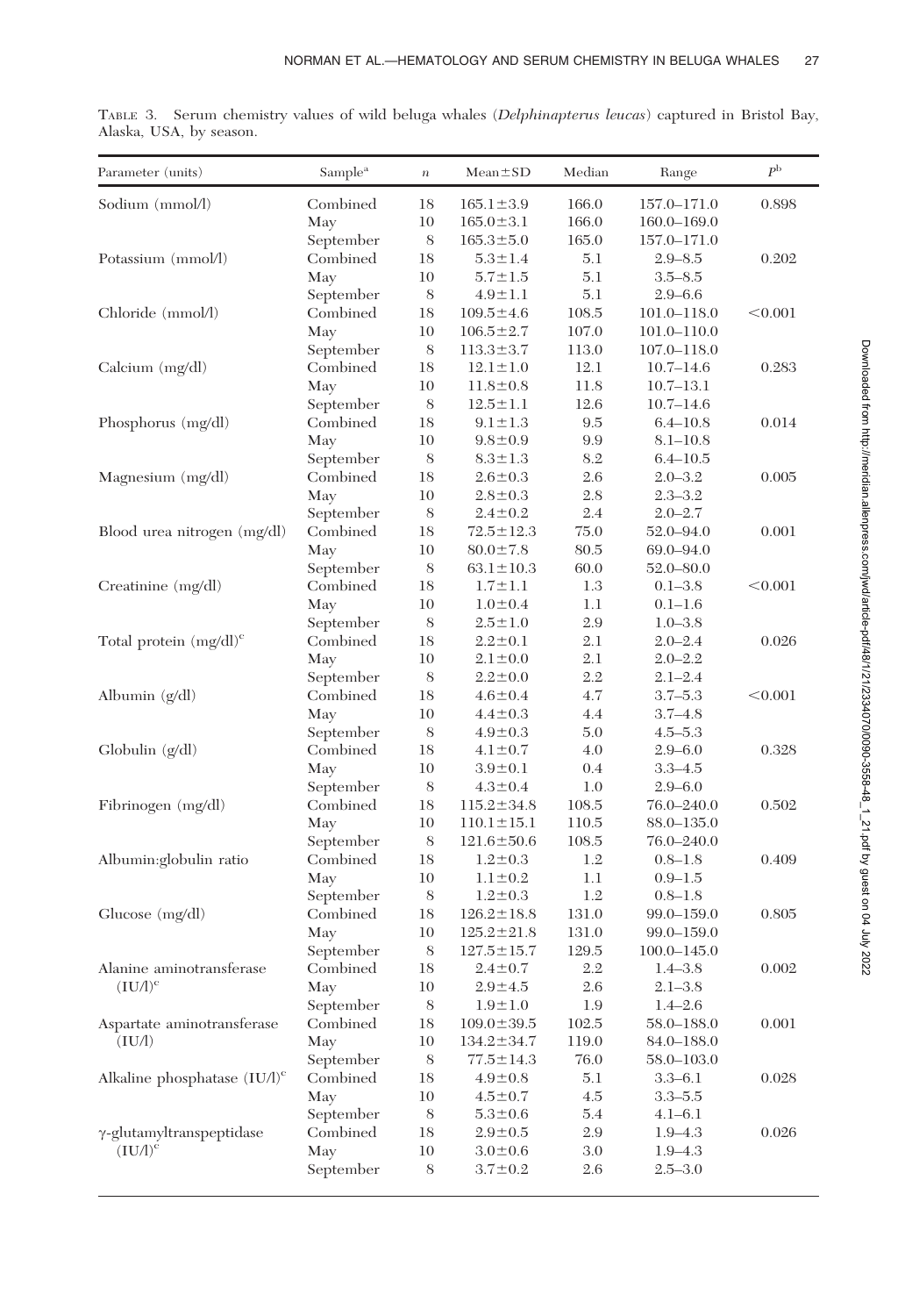| Parameter (units)        | Sample <sup>a</sup> | $\boldsymbol{n}$ | $Mean \pm SD$     | Median | Range           | $P^{\rm b}$ |
|--------------------------|---------------------|------------------|-------------------|--------|-----------------|-------------|
| Total bilirubin (mg/dl)  | Combined            | 18               | $0.1 \pm 0.01$    | 0.1    | $0.0 - 0.3$     | 0.708       |
|                          | May                 | 10               | $0.1 \pm 0.0$     | 0.1    | $0.0 - 0.3$     |             |
|                          | September           | 8                | $0.1 \pm 0.0$     | 0.0    | $0.1 - 0.1$     |             |
| Cholesterol (mg/dl)      | Combined            | 18               | $172.8 \pm 34.7$  | 158.0  | 126.0-254.0     | 0.404       |
|                          | May                 | 10               | $179.1 \pm 42.0$  | 169.0  | $126.0 - 254.0$ |             |
|                          | September           | 8                | $164.9 \pm 23.0$  | 158.0  | 138.0-209.0     |             |
| Creatinine kinase (IU/l) | Combined            | 18               | $285.3 \pm 158.3$ | 226.5  | 70.0–664.0      | < 0.001     |
|                          | May                 | 10               | $383.2 \pm 141.9$ | 7.2    | $4.4 - 9.9$     |             |
|                          | September           | 8                | $163.0 \pm 64.9$  | 197.0  | $70.0 - 219.0$  |             |
| Iron $(\mu g/dl)$        | Combined            | 18               | $240.7 \pm 83.1$  | 237.5  | 117.0–442.0     | 0.799       |
|                          | May                 | 10               | $245.4 \pm 81.5$  | 244.5  | 117.0–396.0     |             |
|                          | September           | 8                | $234.9 \pm 90.4$  | 214.0  | 161.0-442.0     |             |

TABLE 3. Continued.

<sup>a</sup> May = spring, September = late summer/autumn, combined = spring and late summer/autumn.

 $<sup>b</sup>$  Significance at  $P \le 0.05$  (difference between seasons).</sup>

<sup>c</sup> Log-transformed.

comparable to those reported for wild belugas in Canada (St. Aubin et al., 2001). The higher monocyte levels seen in May versus September may reflect normal physiologic, seasonal variation in this cell type (Maes et al., 1994). Higher WBC count indices in wild animals may reflect their immunologic responses to a broad range of antigenic stimuli, such as parasitism. Phosphorous ranges were slightly higher than those reported for other beluga populations (Bossart et al., 2001); however, other clinical abnormalities and indicators of illness that could be associated with elevated blood Phos levels, such as renal failure, elevated Ca, dietary Phos excess or thyroid dysfunction, were not observed (Bossart et al., 2001).

Seasonal differences in BUN were not observed in Canadian wild belugas or in the Sarasota bottlenose dolphins (St. Aubin et al., 2001; Hall et al., 2007). Elevated BUN in the presence of a relatively normal Creat may reflect a physiologic response to a relative decrease of blood flow to the kidney without any indication of kidney injury, or it may also be seen with high protein diets in which urea production is increased in response to elevated protein metabolism (Willard and Tvedten, 2003). Bristol Bay belugas

typically feed on rainbow smelt and juvenile salmon (i.e., smolt) in May, which contain lower protein levels than the salmon they feed on in the summer, resulting in lower springtime BUN values (NMFS, 2011). Seasonal differences in protein and energy content have been reported in Chinook salmon (Oncorhynchus tshawytscha) (MacFarlane, 2010) and smelt (Foltz and Norden, 1977). Creatinine, which is an indicator of muscle mass and normal muscular metabolism, was significantly greater during September, which may reflect increased muscle mass from summer feeding on higher quality prey (Bossart et al., 2001). Overall, mean Creat was lower in BBB than in Canadian wild belugas, the latter sampled during summer and autumn, at which time they were likely feeding on high protein fish (St. Aubin et al., 2001). Elevated BUN and lowered Creat, along with elevated CPK and lower TP and ALB in May, may be suggestive of fasting metabolism in some species of marine mammals (Rea et al., 2009).

Although analyte levels varied considerably between individual belugas, differences in the average level by beluga length, which may be considered a proxy for age, accounted for as much as 40% of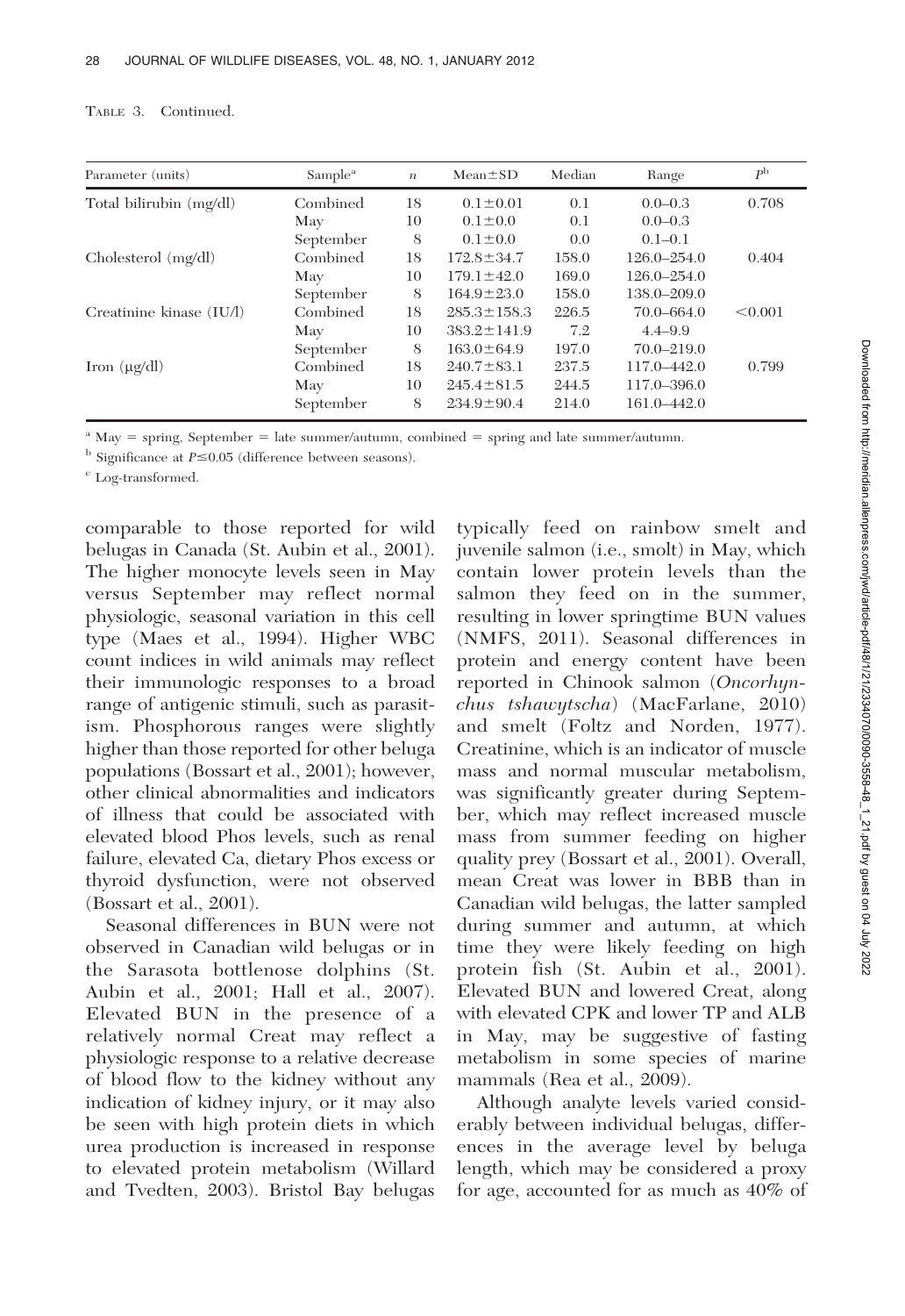

FIGURE 2. Relationship between standard length (cm) and (A) white blood cells ( $y=-0.061x+37.987$ ,  $r^2 = 0.35$ ,  $P = 0.01$ ), (B) lymphocytes (y= -0.031x+16.436,  $r^2 = 0.42$ ,  $P = 0.004$ ), (C) eosinophils  $(y=-0.016x+9.444, r^2=0.24, P=0.040)$ , (D) sodium  $(y=-0.043x+178.850, r^2=0.252, P=0.040)$ , (E) potassium (y= $-0.018x+11.109$ ,  $r^2=0.354$ ,  $P=0.009$ ), (F) calcium (y= $-0.014x+16.475$ ,  $r^2=0.388$ ,  $P=0.006$ ), and (G) creatinine (y=0.012x–2.040,  $r^2$ =0.255, P=0.03) measured early in the capture period, in 18 beluga whales (Delphinapterus leucas) sampled in Bristol Bay, Alaska, USA, May and September 2008.

the variation of some analytes. Smaller, presumably younger, belugas had higher levels of WBC, lymphocytes, eosinophils, Na, K, and Ca than did larger (older) ones. Similar relationships between age and blood analytes were also noted in Canadian wild belugas (St. Aubin et al., 2001). Higher leukocyte counts in shorter (younger) individuals may reflect the stilldeveloping immune systems of the younger whales as they mount immunologic responses to a broad range of largely novel, antigenic stimuli. The decrease seen with increasing length represents a 25–30% decrease in leukocytes across the range of lengths observed in the study. Mammalian lymphocyte counts are often higher at birth, the clinical significance of which is unknown (Willard and Tvedten, 2003). The decrease in electrolyte concentrations with increasing size may imply a changing capacity for electrolyte and fluid management with maturation (St. Aubin et al., 2001). Although length (proxy for age) leaves much of the variance in analyte levels unexplained, there are moderate to strong correlations between length and analyte levels. This suggests that interpretation of between-animal differences in analyte levels should be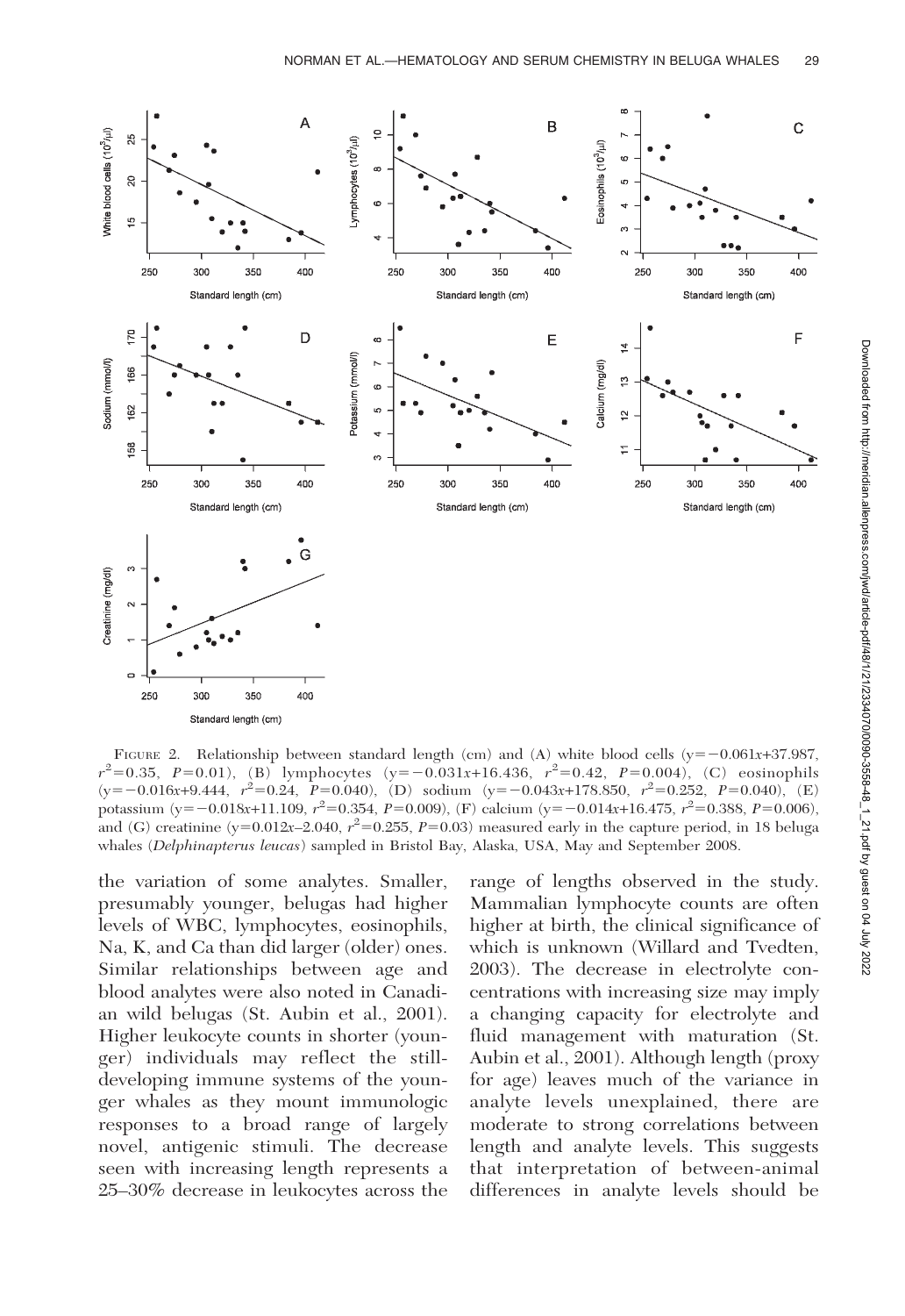made with caution if the animals are of different sizes/ages.

Chloride and Mg showed significant seasonal differences, with higher levels of Mg in September and elevated Cl in May (Yokus and Cakir, 2006). Total protein and ALB values were higher in September than they were in May, which would be consistent with whales consuming more high-protein prey during the summer but does not correspond with the higher BUN values noted in May. Creatinine kinase levels were higher in May and were higher overall than in the wild, beluga populations in Canada and Norway (St. Aubin et al., 2001; Tryland et al., 2006). Creatinine kinase values reflect muscle metabolism and mass and may increase in response to physical exertion (e.g., activity immediately before or during blood draws; Bossart et al., 2001).

Mean ALT and AST values were most similar to those observed in Canadian and Norwegian stocks (Bossart et al., 2001; Tryland et al., 2006), whereas mean ALP levels were most similar to those found in Canadian belugas (Cornell, 1983; St. Aubin et al., 2001). Alanine transferase  $(CV=30)$ and AST  $(CV=36.3)$  results were more variable in BBB than they were in the other wild beluga populations. Although elevated ALP values have been associated with liver disease, intestinal inflammation, or bone growth (i.e., in young mammals), we do not think these levels of ALP indicate disease (Willard and Tvedten, 2003). Bristol Bay belugas appear to be a healthy, growing population with little evidence of unusual disease incidence or deaths, as demonstrated by a lack of obviously diseased belugas reported by subsistence hunters or as indicated by increased numbers of strandings or unusual mortality events; therefore, it is possible that animals in our study were younger overall compared with those sampled in other wild populations.

Belugas may habituate to capture and handling within the handling period, with stress levels decreasing rather than increasing through time (St. Aubin and

Dierauf, 2001). Blood sampling in autumn was performed both early and late in the handling period to examine the variability in hematologic values that are sensitive to stress. White blood cell and neutrophil counts decreased significantly during the handling period, which may be related to the stress during capture, followed by compensation or adjustment to the stress during the processing time.

Few published studies on blood analytes exist for wild belugas. This is the first study, to our knowledge, on the hematology and serum chemistry in a wild beluga whale population of Alaska, USA. Our study adds to previous studies by confirming the overall range of variability observed in healthy animals in other beluga populations and by demonstrating some similarity to other free-ranging cetacean populations. The most striking differences observed were seasonal, rather than between male and female or by length (age) of the belugas. This finding suggests that even within a clinically healthy, free-ranging population, seasonal differences in diet, behavior, or other variables may alter hematologic and serum chemistry levels measurably and should be considered in planning future studies and in assessing the health of individual animals. Differences within the capture period were less marked, possibly reflecting a small sample size, or the need for additional laboratory measures, such as indicators of stress or immune function. Our results are useful as a baseline for continued efforts to monitor the health status of this population of beluga whales, for comparison should an unusual mortality event occur, and as a control in evaluating the health of endangered beluga populations, such as those in Cook Inlet, Alaska, USA.

# ACKNOWLEDGMENTS

Special thanks to H. Chythlook and the Bristol Bay Native Association for local coordination, boat drivers, and crews (B. Tinker [using F. Bartman's boat], A. Roehl, T. Olson, T. Bavilla, B. Lopez, and R. Andrew). Logistic support was provided by Alaska Department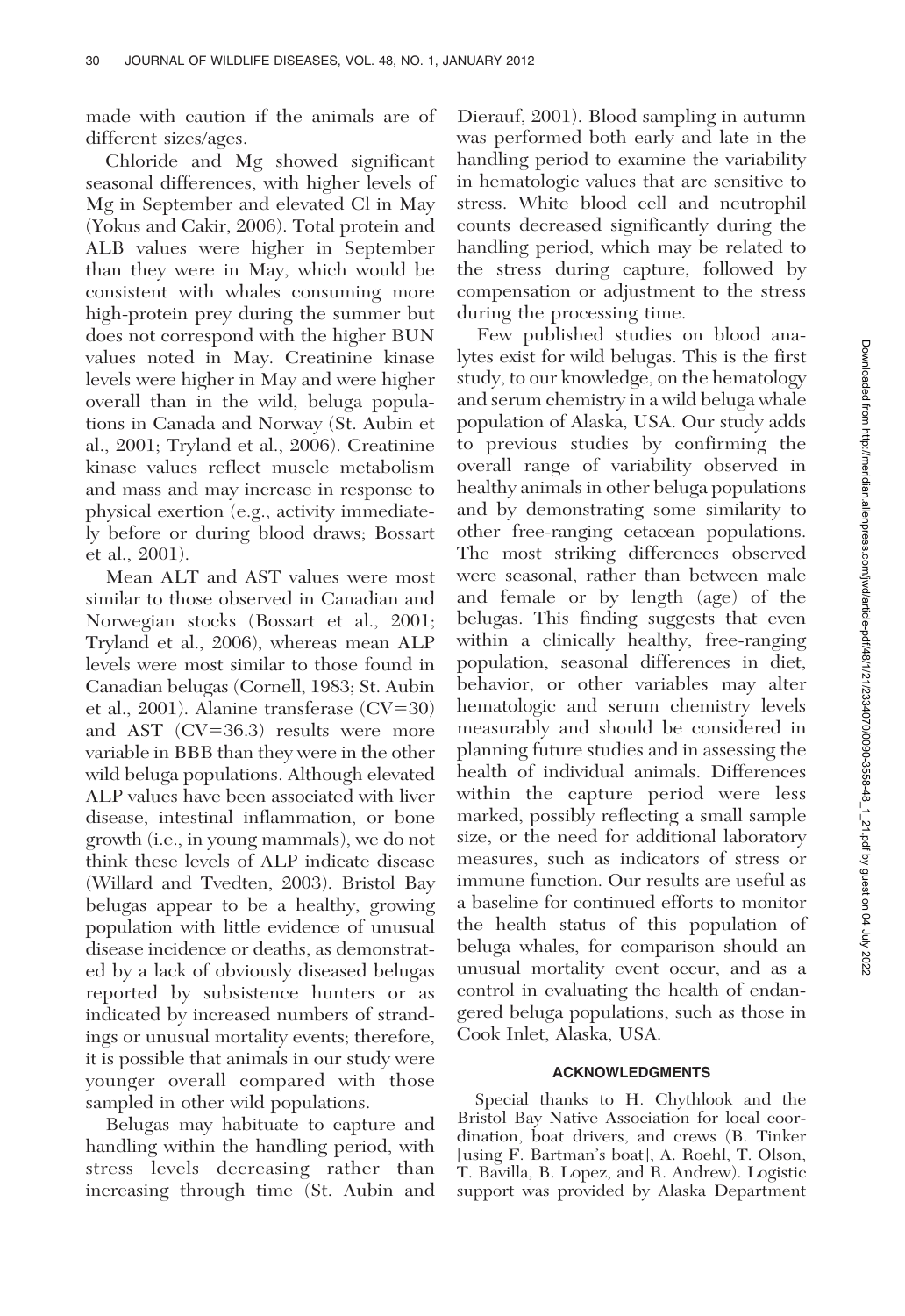of Fish and Game (ADFG), P. Liedberg and the Togiak National Wildlife Refuge, with additional support by R. Griffith, J. Holt, M. Hilbert, J. Casteel, D. Finley, and C. Reigert (Kanakanak Hospital, Bristol Bay Area Health Corporation), J. Citta (ADFG), C. Field, I. Sidor, A. Delmonaco, and J. Richard (MA), T. Binder, A. Dove, D. Christen, T. Claus (Georgia Aquarium), G. Godfrey, L. Kendall (Alaska Pacific University), and J. Nettiksimmons (University of California, Davis) are also appreciated. T. Rowles and J. Whaley (National Oceanographic and Atmospheric Administration [NOAA] Fisheries) provided guidance and valuable suggestions. B. Fadely, M. Lander, G. Duker, J. Lee (National Marine Mammal Laboratory–Alaska Fisheries Science Center [NMML-AFSC]), and K. Harr (Phoenix Central Laboratories) kindly reviewed the manuscript. Funding provided by NMML-AFSC. Activities were performed under NOAA Fisheries permits (782-1719 and 932-1489-09. Capture and sampling protocols were approved by the ADFG Institutional Animal Care and Use Committee (06-16, last amended 9/28/07). This constitutes publication 200 from the Sea Research Foundation.

# LITERATURE CITED

- BOSSART, G. D., T. H. REIDARSON, L. A. DIERAUF, AND D. A. DUFFIELD. 2001. Clinical pathology. In CRC handbook of marine mammal medicine, L. A. Dierauf and F. M. D. Gulland (eds.). CRC Press, Boca Raton, Florida, pp. 383–436.
- CORNELL, L. H. 1983. Hematology and clinical chemistry values in the killer whale, Orcinus orca L. Journal of Wildlife Diseases 19: 259–264. ———, D. S. DUFFIELD, B. E. JOSEPH, AND B. STARK. 1988. Hematology and serum chemistry values in the beluga (Delphinapterus leucas). Journal of Wildlife Diseases 24: 220–224.
- DUFFIELD, D. A., D. K. ODELL, J. F. MCBAIN, AND B. ANDREWS. 1995. Killer whale (Orcinus orca) reproduction at Sea World. Zoo Biology 14: 417–430.
- FOLTZ, J. W., AND C. R. NORDEN. 1977. Seasonal changes in food consumption and energy content of smelt (Osmerus mordax) in Lake Michigan. Transactions of the American Fisheries Society 106: 230–234.
- FROST, K. J., AND L. F. LOWRY. 1990. Distribution, abundance and movements of beluga whales, Delphinapterus leucas, in coastal waters of western Alaska. In: Canadian Bulletin of Fisheries and Aquatic Sciences 224: Advances in research on the beluga whale, Delphinapterus leucas: pp. 39–57.
	- ———, ———, AND R. R. NELSON. 1983. Investigations of belukha whales in coastal waters of

western and northern Alaska, 1982–1983: Marking and tracking of whales in Bristol Bay. U.S. Department of Commerce, National Oceanic and Atmospheric Administration, Outer Continental Shelf Environmental Assessment Program Final Report 43 (1986): 461–585.

- ———, ———, AND ———. 1984. Belukha whale studies in Bristol Bay, Alaska. In Proceedings of the workshop on biological interactions among marine mammals and commercial fisheries in the southeastern Bering Sea, Anchorage, Alaska, 18–21 October 1983, Alaska Sea Grant Report 84-1, pp. 187–200.
- GRUBBS, F. E. 1969. Procedure for detecting outlying observations in samples. Technometrics 11: 1– 21.
- HALL, A. J., R. S. WELLS, J. C. SWEENEY, F. I. TOWNSEND, B. C. BALMER, A. A. HOHN, AND H. L. RHINEHART. 2007. Annual, seasonal and individual variation in hematology and clinical blood chemistry profiles in bottlenose dolphins (Tursiops truncatus) from Sarasota Bay, Florida. Comparative Biochemistry and Physiology, Series A 148: 266–277.
- HARVELL, C. D., K. KIM, J. M. BURKHOLDER, R. R. COLWELL, P. R. EPSTEIN, D. J. GRIMES, E. E. HOFMANN, E. K. LIPP, A. D. M. E. OSTERHAUS, R. M. OVERSTREET, J. W. PORTER, G. W. SMITH, AND G. R. VASTA. 1999. Emerging marine diseases—Climate links and anthropogenic factors. Science 285: 1505–1510.
- HEIDEL, J. R., L. M. PHILO, T. F. ALBERT, C. B. ANDREASEN, AND B. V. STANG. 1996. Serum chemistry of bowhead whales (Balaena mysticetus). Journal of Wildlife Diseases 32: 75–79.
- HENDRICK, M. S., AND D. A. DUFFIELD. 1991. Haematological and rheological characteristics of blood in seven marine mammal species: Physiological implications for diving behaviour. Journal of Zoology, London 225: 273–283.
- INTERNATIONAL COUNCIL FOR STANDARDIZATION IN HAEMATOLOGY (EXPERT PANEL ON BLOOD RHEOL-OGY). 1993. ICSH recommendations for measurement of erythrocyte sedimentation rate. Journal of Clinical Pathology 46: 198–203.
- KJELD, M. 2001. Concentrations of electrolytes, hormones, and other constituents in fresh postmortem blood and urine of fin whales (Balaenoptera physalus). Canadian Journal of Zoology 79: 438–446.
- KOOPMAN, H. N., A. J. WESTGATE, AND A. J. READ. 1995. Blood chemistry of wild harbor porpoises Phocoena phocoena (L.). Marine Mammal Science 11: 123–135.
	- ———, ———, ———, AND D. E. GASKIN. 1999. Hematology values of wild harbor porpoises (Phocoena phocoena) from the Bay of Fundy, Canada. Marine Mammal Science 15: 52–64.
- LAMBERTSEN, R. H., B. BIRNIR, AND J. E. BAUER. 1986. Serum chemistry and evidence of renal failure in